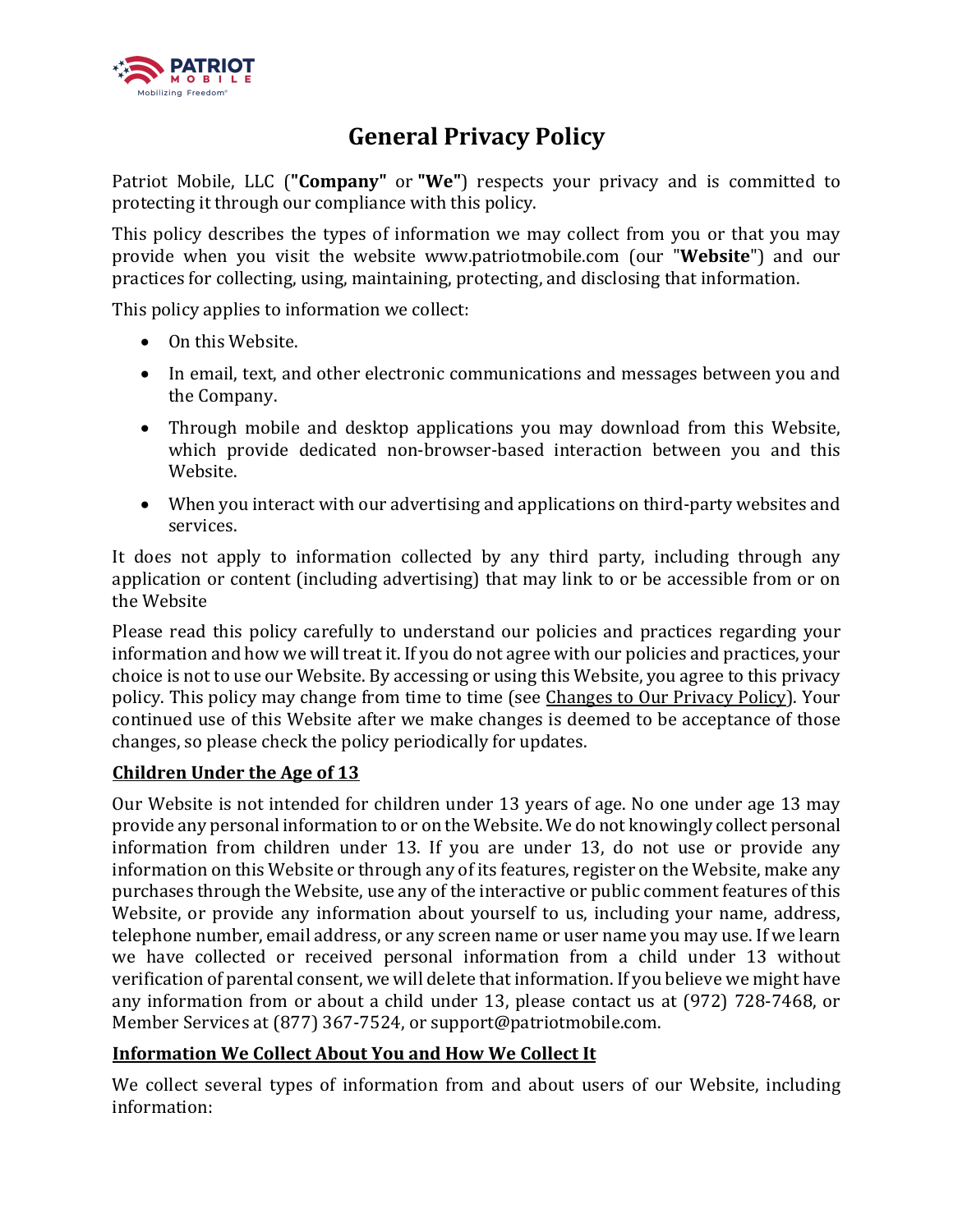- By which you may be personally identified, such as name, postal address, e-mail address, telephone number, unique device identifier (such as an IMEI or ICCID number), current carrier account number and pin, or any other identifier by which you may be contacted online or offline ("**personal information**");
- That is about you but individually does not identify you, such as payment details and history; and/or
- About your internet connection, the equipment you use to access our Website, and usage details.

We collect this information:

- Directly from you when you provide it to us.
- Automatically as you navigate through the site. Information collected automatically may include usage details, IP addresses, and information collected through cookies, web beacons, and other tracking technologies, as the case may be.
- From third parties.

#### **Information You Provide to Us**

The information we collect on or through our Website may include:

- Information that you provide by filling in forms on our Website. This includes information provided at the time of registering to use our Website, subscribing to our service, posting material, or requesting further services. We may also ask you for information when you enter a contest or promotion sponsored by us, or when you report a problem with our Website.
- Records and copies of your correspondence (including email addresses), if you contact us.
- Your responses to surveys that we might ask you to complete for research purposes.
- Details of transactions you carry out through our Website and of the fulfillment of your orders. You may be required to provide financial information before placing an order through our Website.
- Your search queries on the Website.

## *Information We Collect Through Automatic Data Collection Technologies*

As you navigate through and interact with our Website, we may use automatic data collection technologies to collect certain information about your equipment, devices, browsing actions, and patterns, including:

- Details of your visits to our Website, including traffic data, location data, logs, and other communication data and the resources that you access and use on the Website.
- Information about your computer and internet connection, including your IP address, operating system, and browser type.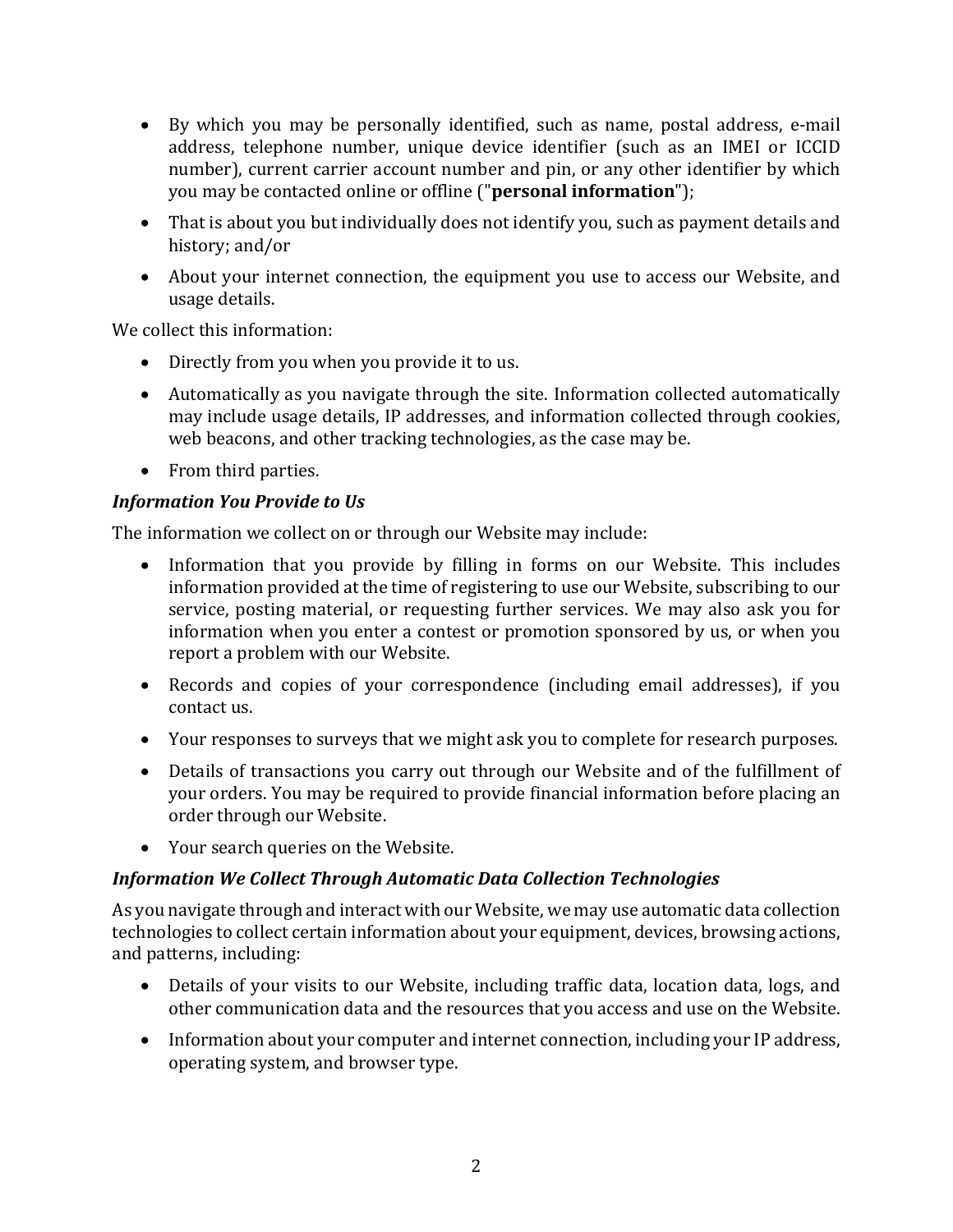We also may use these technologies to collect information about your online activities over time and across third-party websites or other online services (behavioral tracking).

The information we collect automatically may include personal information, and we may maintain it or associate it with non-personal information we collect in other ways or receive from third parties. This helps us to improve our Website and to deliver a better and more personalized service, including by enabling us to:

- Estimate our audience size and usage patterns.
- Store information about your preferences, allowing us to customize our Website according to your individual interests.
- Speed up your searches.
- Recognize you when you return to our Website.

The technologies we use for this automatic data collection may include:

- Cookies (or browser cookies). A cookie is a small file placed on the hard drive of your computer. You may refuse to accept browser cookies by activating the appropriate setting on your browser. However, if you select this setting you may be unable to access certain parts of our Website. Unless you have adjusted your browser setting so that it will refuse cookies, our system will issue cookies when you direct your browser to our Website.
- Flash Cookies. Certain features of our Website may use local stored objects (or Flash cookies) to collect and store information about your preferences and navigation to, from, and on our Website. Flash cookies are not managed by the same browser settings as are used for browser cookies. For information about managing your privacy and security settings for Flash cookies, see Choices About How We Use and Disclose Your Information.
- Web Beacons. Pages of our Website and our e-mails may contain small electronic files known as web beacons (also referred to as clear gifs, pixel tags, and single-pixel gifs) that permit the Company, for example, to count users who have visited those pages or opened an email and for other related website statistics (for example, recording the popularity of certain website content and verifying system and server integrity).

We may collect personal information automatically, and we may tie this information to non-personal information about you that we collect from other sources or you provide to us.

#### **Third-Party Use of Cookies and Other Tracking Technologies**

Some content or applications, including advertisements, on the Website are served by third-parties, including advertisers, ad networks and servers, content providers, and application providers. These third parties may use cookies alone or in conjunction with web beacons or other tracking technologies to collect information about you when you use our website. The information they collect may be associated with your personal information or they may collect information, including personal information, about your online activities over time and across different websites and other online services. They may use this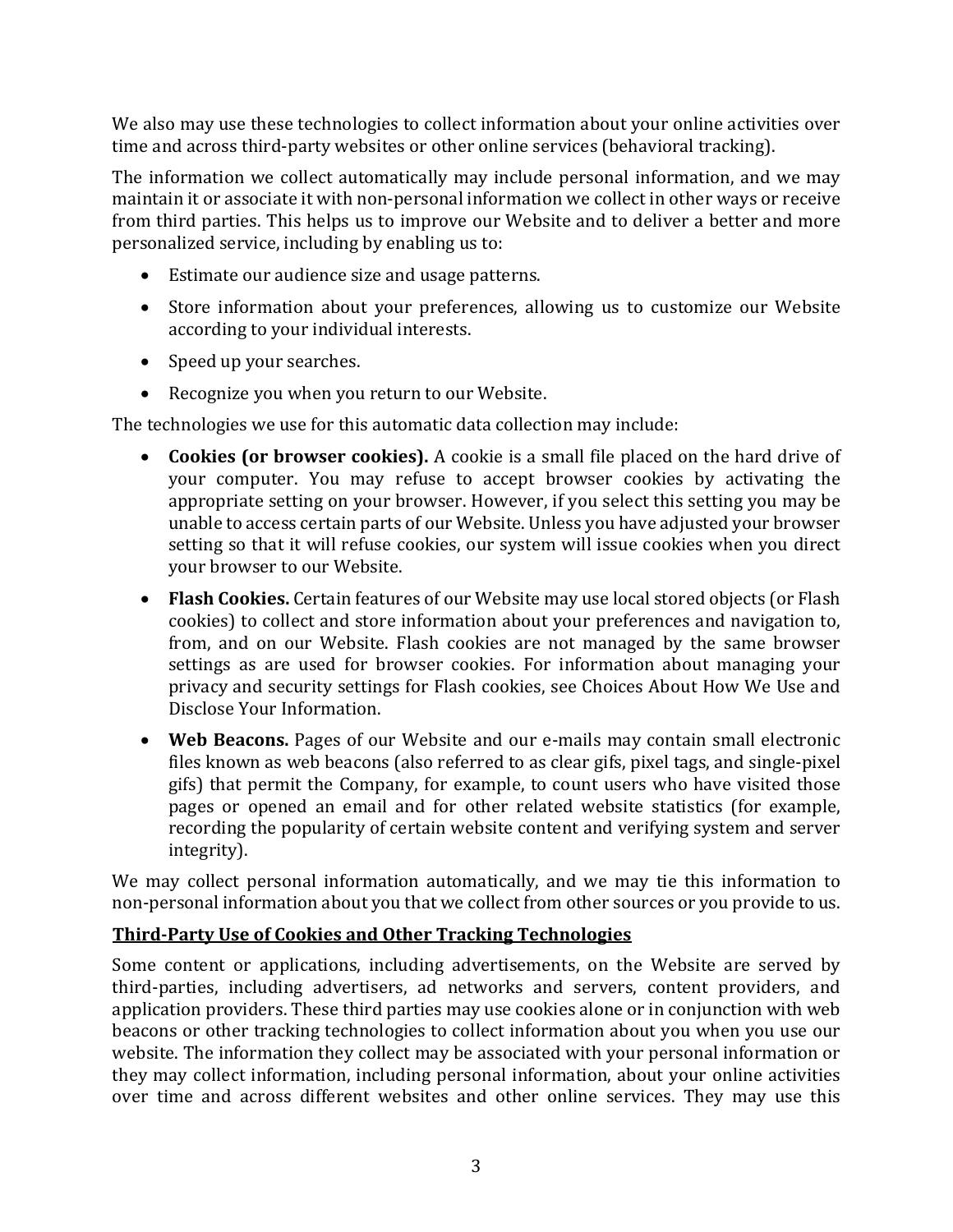information to provide you with interest-based (behavioral) advertising or other targeted content. 

We do not control these third parties' tracking technologies or how they may be used. If you have any questions about an advertisement or other targeted content, you should contact the responsible provider directly. For information about how you can opt out of receiving targeted advertising from many providers, see Choices About How We Use and Disclose Your Information.

## **How We Use Your Information**

We use information that we collect about you or that you provide to us, including any personal information:

- To present our Website and its contents to you.
- To provide you with information, products, or services that you request from us.
- To fulfill any other purpose for which you provide it.
- To provide you with notices about your account.
- To carry out our obligations and enforce our rights arising from any contracts entered into between you and us, including for billing and collection.
- To notify you about changes to our Website or any products or services we offer or provide though it.
- To allow you to participate in interactive features on our Website.
- In any other way we may describe when you provide the information.
- For any other purpose with your consent.

We may also use your information to contact you about our own and third-parties' goods and services that may be of interest to you. If you do not want us to use your information in this way, please adjust your user preferences in your account profile. For more information, see Choices About How We Use and Disclose Your Information.

#### **Disclosure of Your Information**

We may disclose aggregated information about our users without restriction.

We may disclose personal information that we collect or you provide as described in this privacy policy:

- To our subsidiaries and affiliates.
- To contractors, service providers, and other third parties we use to support our business.
- To a buyer or other successor in the event of a merger, divestiture, restructuring, reorganization, dissolution, or other sale or transfer of some or all of the Company's assets or equity in the Company, whether as a going concern or as part of bankruptcy, liquidation, or similar proceeding, in which personal information held by the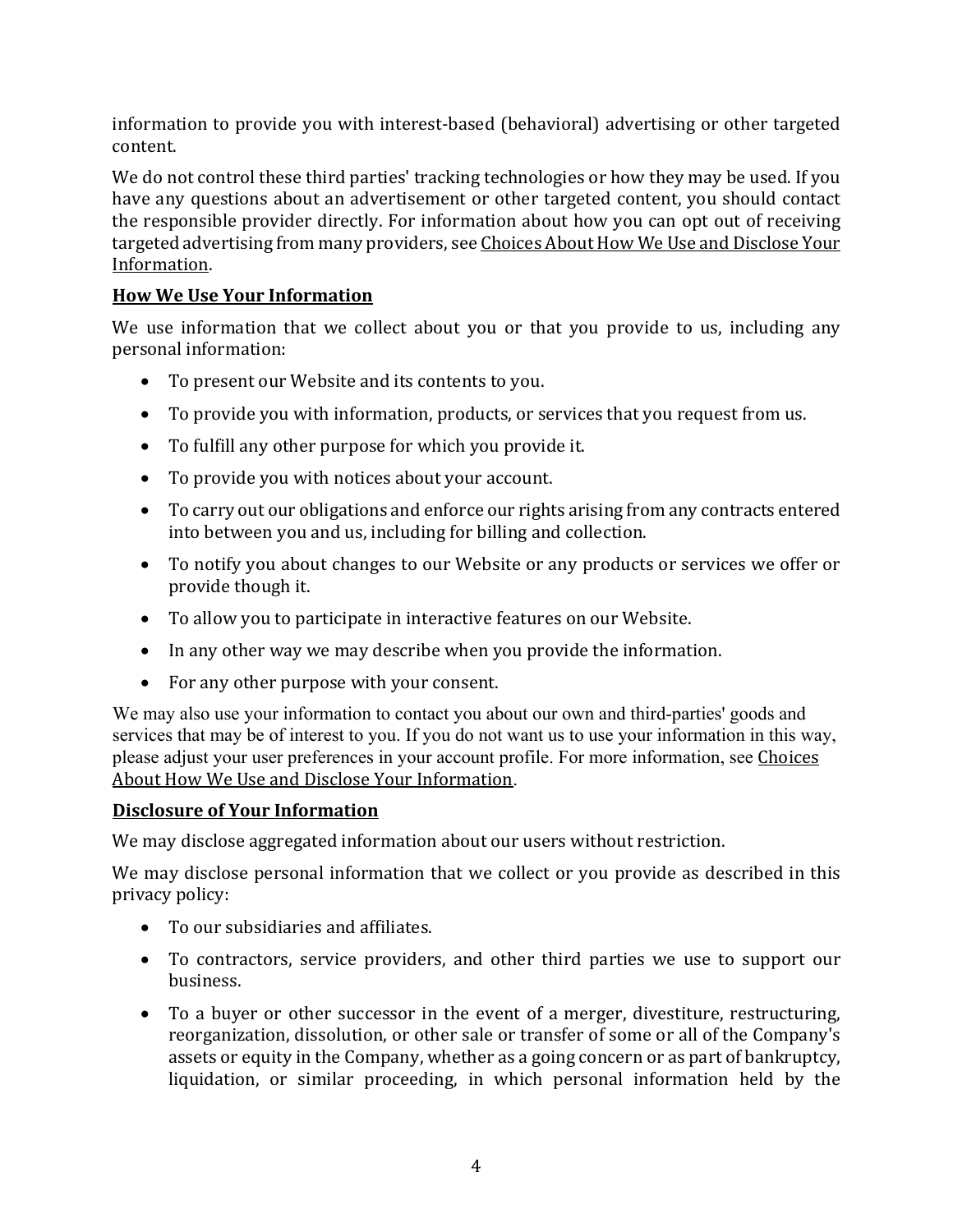Company about our Website users (or the right to hold, own, or use such personal information) is among the assets transferred.

- To fulfill the purpose for which you provide it.
- For any other purpose disclosed by us when you provide the information.
- With your consent.

We may also disclose your personal information:

- To comply with any court order, law, or legal process, including to respond to any government or regulatory request.
- To enforce or apply our Terms and Conditions and other agreements, including for billing and collection purposes.
- If we believe disclosure is necessary or appropriate to protect the rights, property, or safety of the Company, our customers, or others. This includes exchanging information with other companies and organizations for the purposes of fraud protection and credit risk reduction.

#### **Choices About How We Use and Disclose Your Information**

We strive to provide you with choices regarding the personal information you provide to us. We have created mechanisms to provide you with the following control over your information: 

- **Tracking Technologies and Advertising.** You can set your browser to refuse all or some browser cookies, or to alert you when cookies are being sent. To learn how you can manage your Flash cookie settings, visit the Flash player settings page on Adobe's website. If you disable or refuse cookies, please note that some parts of this site may then be inaccessible or not function properly.
- **Promotional Offers from the Company.** If you do not wish to have your email address or other contact information used by the Company to promote our own or third parties' products or services, and you have received a promotional email, you may select the Unsubscribe option in the email to opt out from future promotional email distributions.

#### **Accessing and Correcting Your Information**

You can review and change your personal information by logging into myaccount.patriotmobile.com and visiting your account profile page.

You may also send us an email at support@patriotmobile.com to request access to, correct or delete any personal information that you have provided to us. We may not accommodate a request to change information if we believe the change would violate any law or legal requirement or cause the information to be incorrect.

#### **Data Security**

We have implemented measures designed to secure your personal information from accidental loss and from unauthorized access, use, alteration, and disclosure.